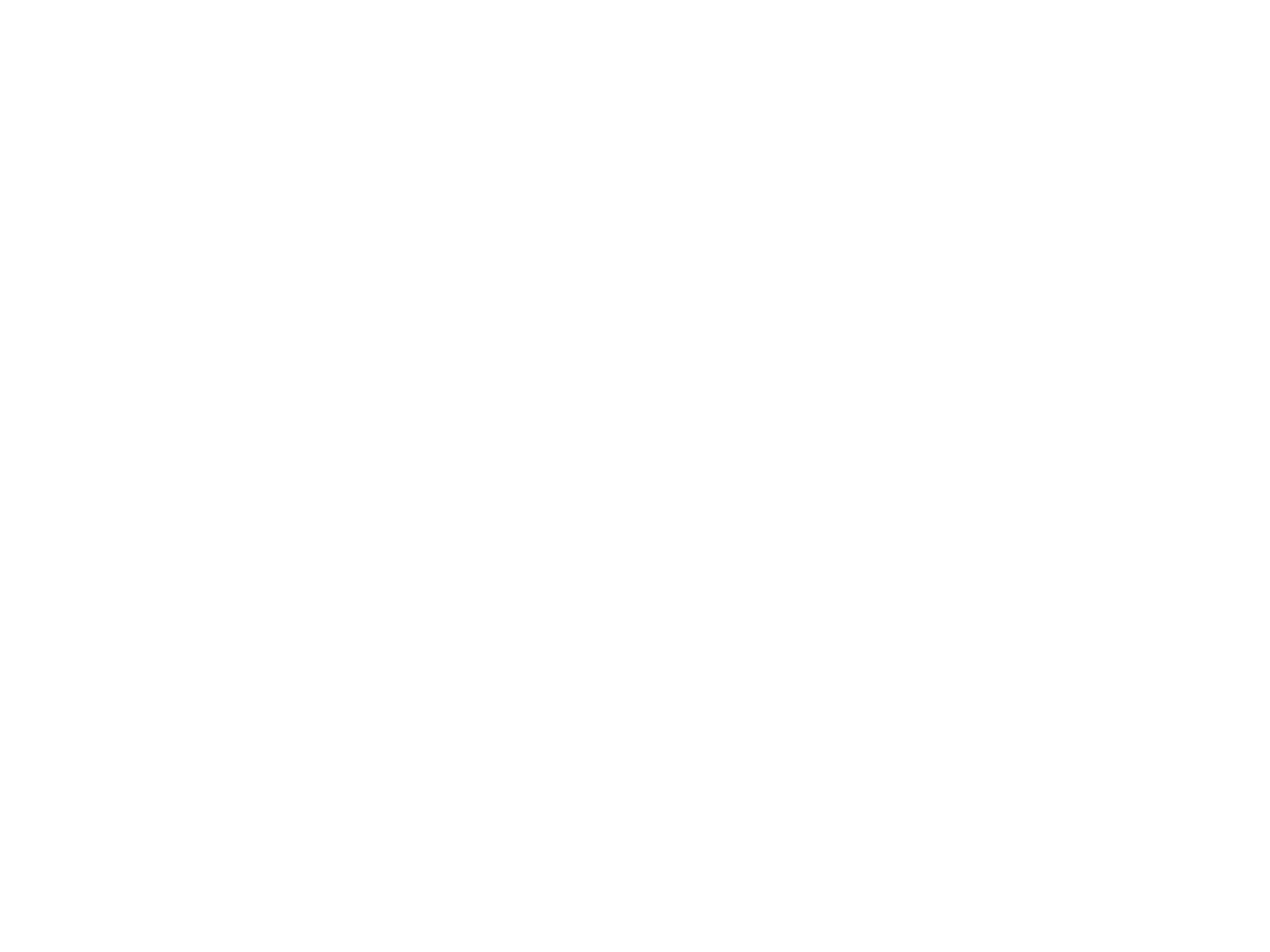## **PROBLEM AREA 1**

• Most anti-nuclear activists have not desire or the intention to change their minds

• They seem happy to search the literature only to discover potential bullets against nuclear power.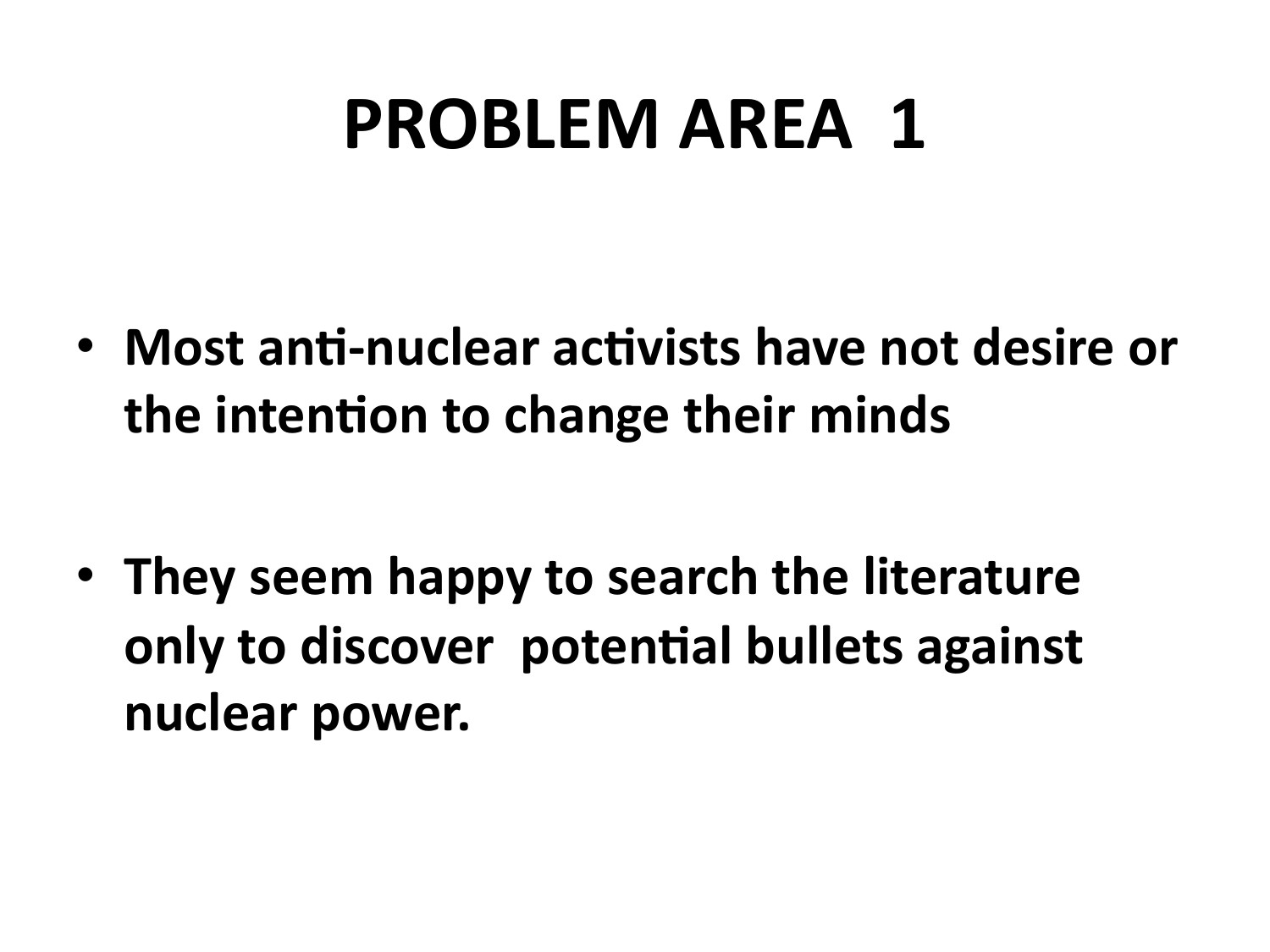# **PROBLEM AREA 2**

• A high percentage of the public seem **predisposed to the idea that they will not understand&complex&technical&issues.&**

• When one is trying to provide even a simple **explanation, a lot of the time, they don't** even attempt to understand the issues involved.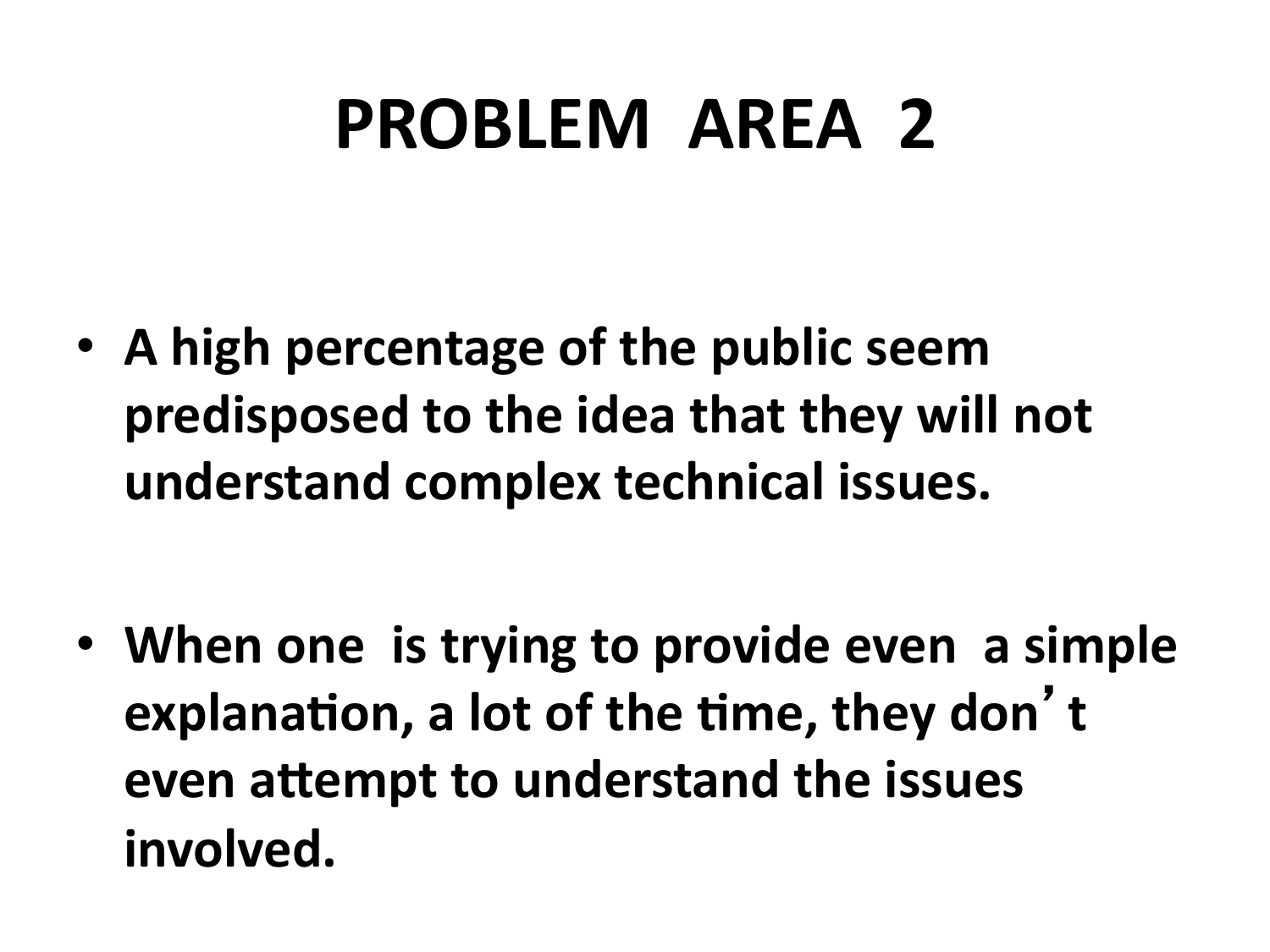## **AREAS&IDENTIFIED&**

• **Educate future generations** 

**• Reach Civic decision makers** 

• **Educate the neutral public** 

**• Reach Provincial and Federal decision makers**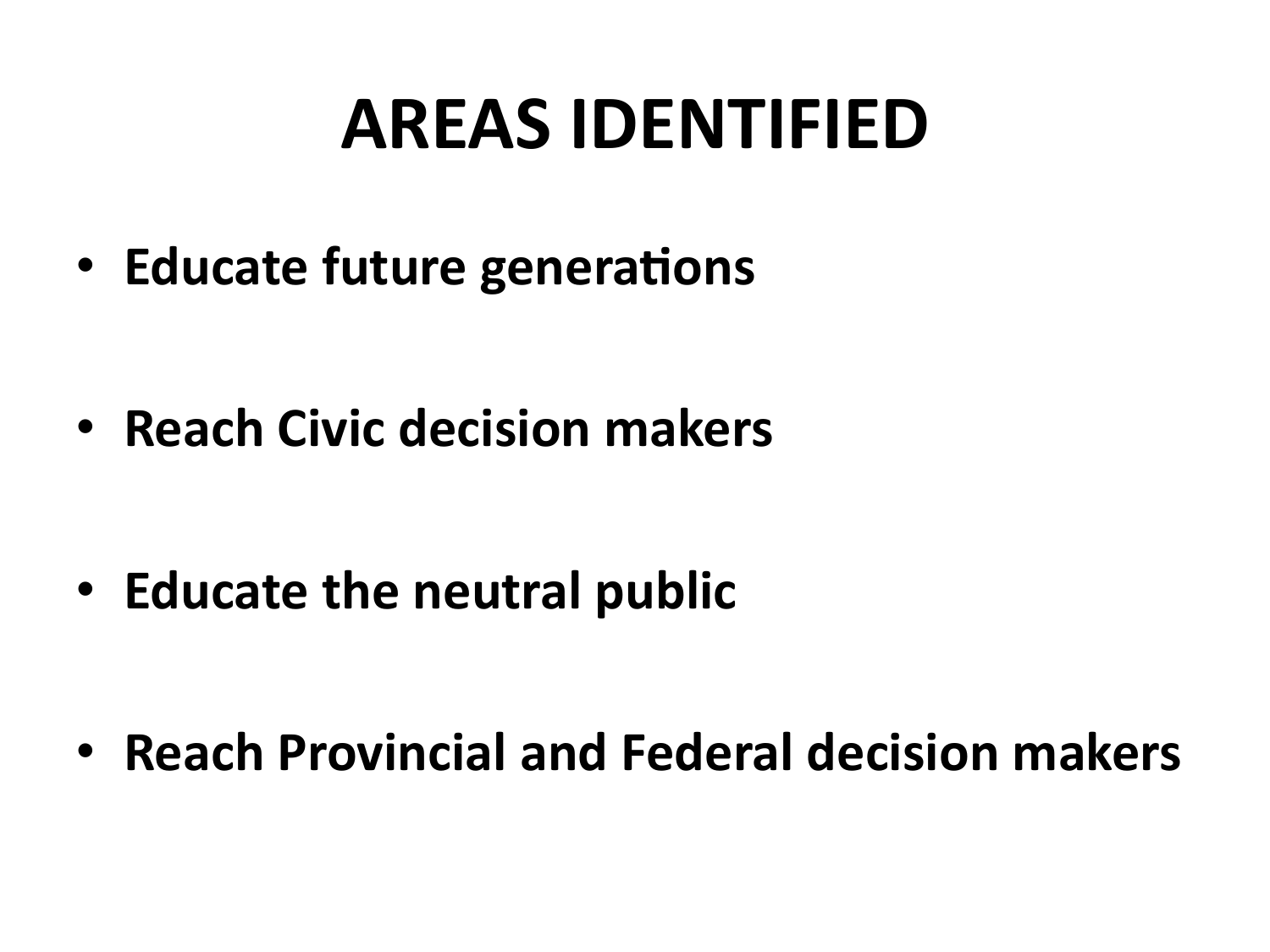# **EDUCATING FUTURE GENERATIONS&**

- Demonstrating the effects of isotopes
- Attending ATA conferences
- **\* Demonstra8ng&bubble&chambers&events&**
- Presenting papers
- Giving lectures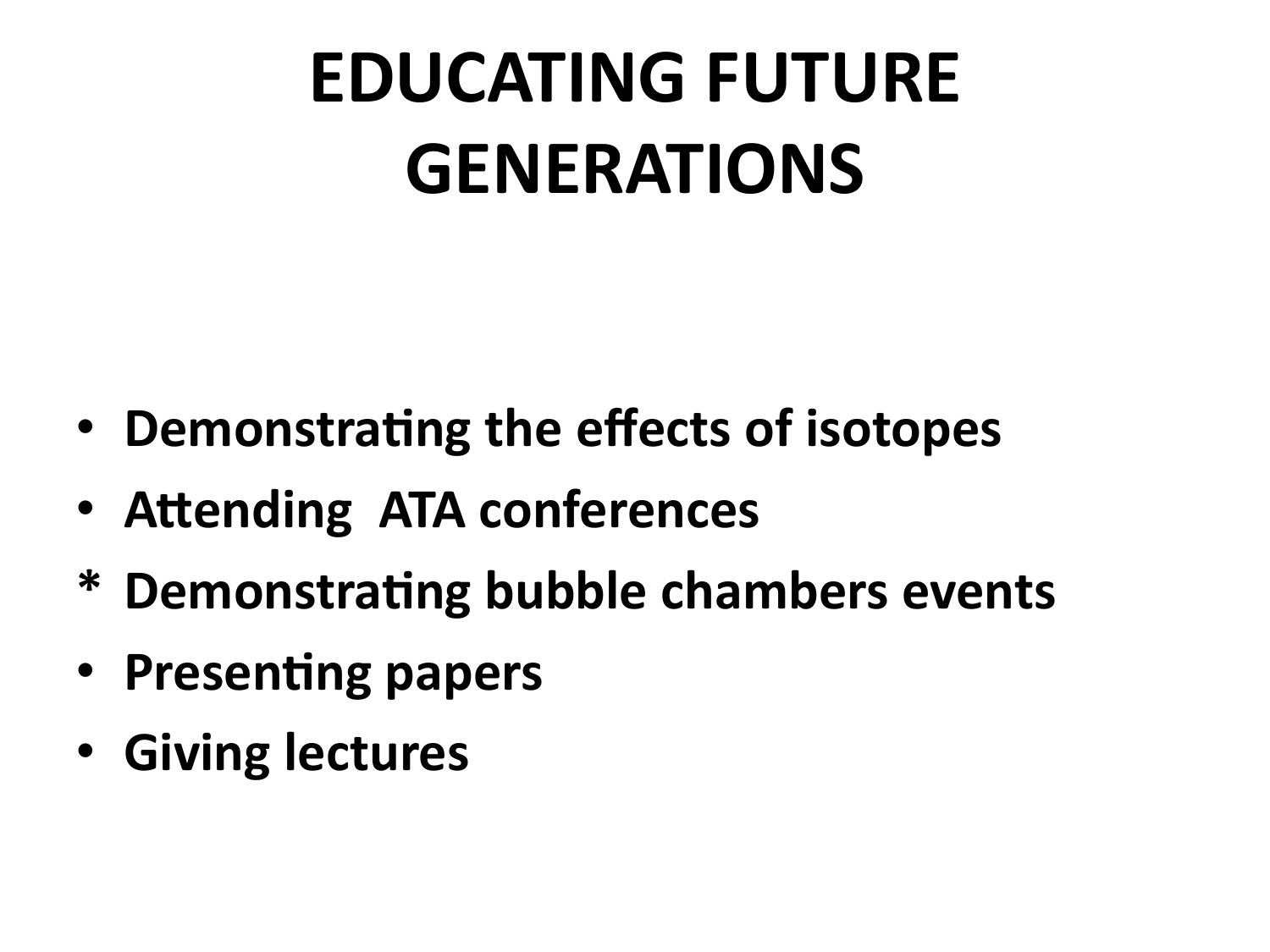## **LESSON LEARNT**

• Keep simulating the interest of the students and teachers with bubble chambers and isotope demonstrations.

• Focus in Educating the educators and to facilitate them to educate their students.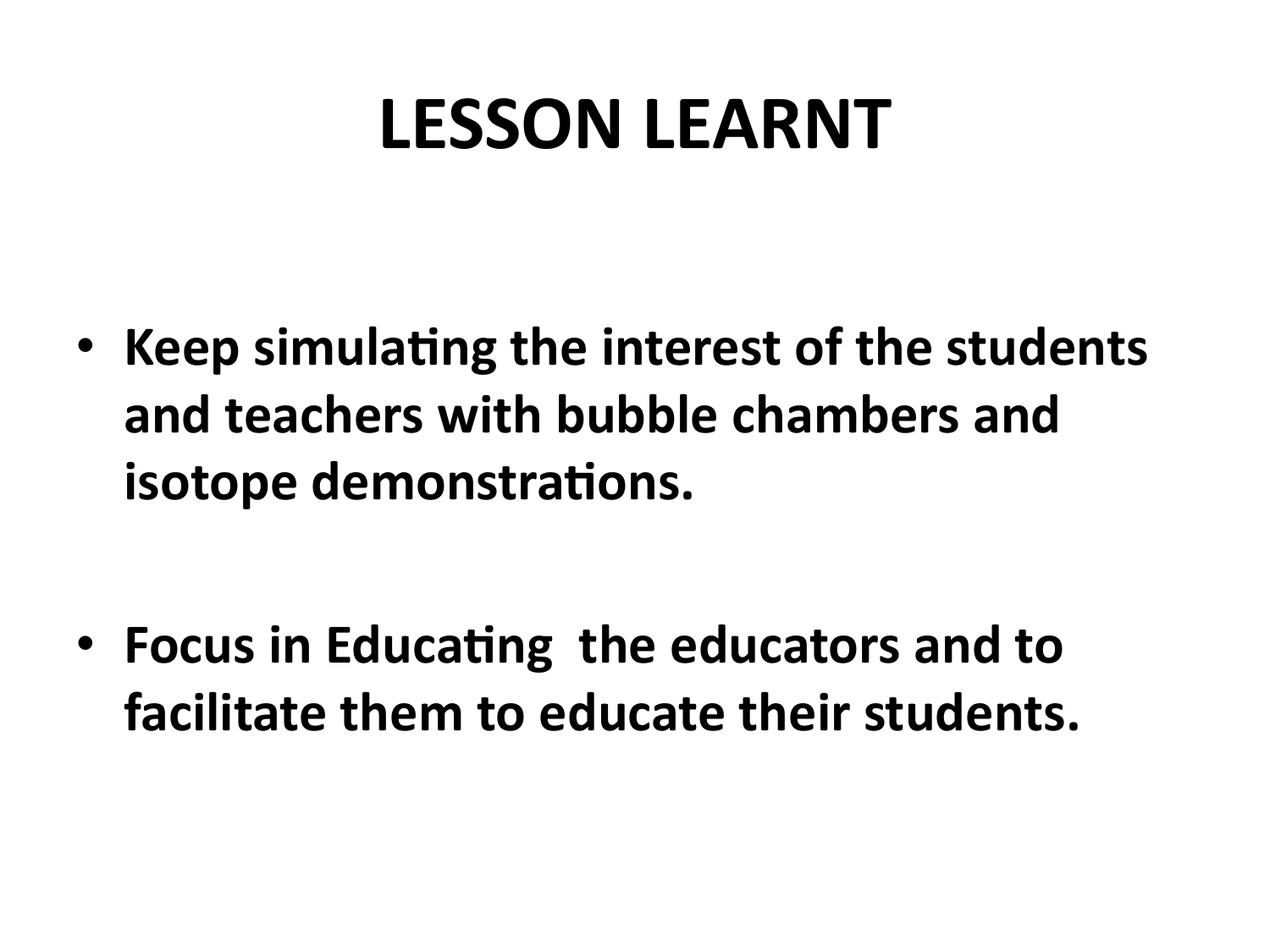## **PROPOSAL&**

• From my discussions with teachers I have concluded that the CNA and the CNS should consider to put together complete semester courses, including the material for individual **lectures and including testing exams. This to be used in a couple of high school levels and one level of public school.**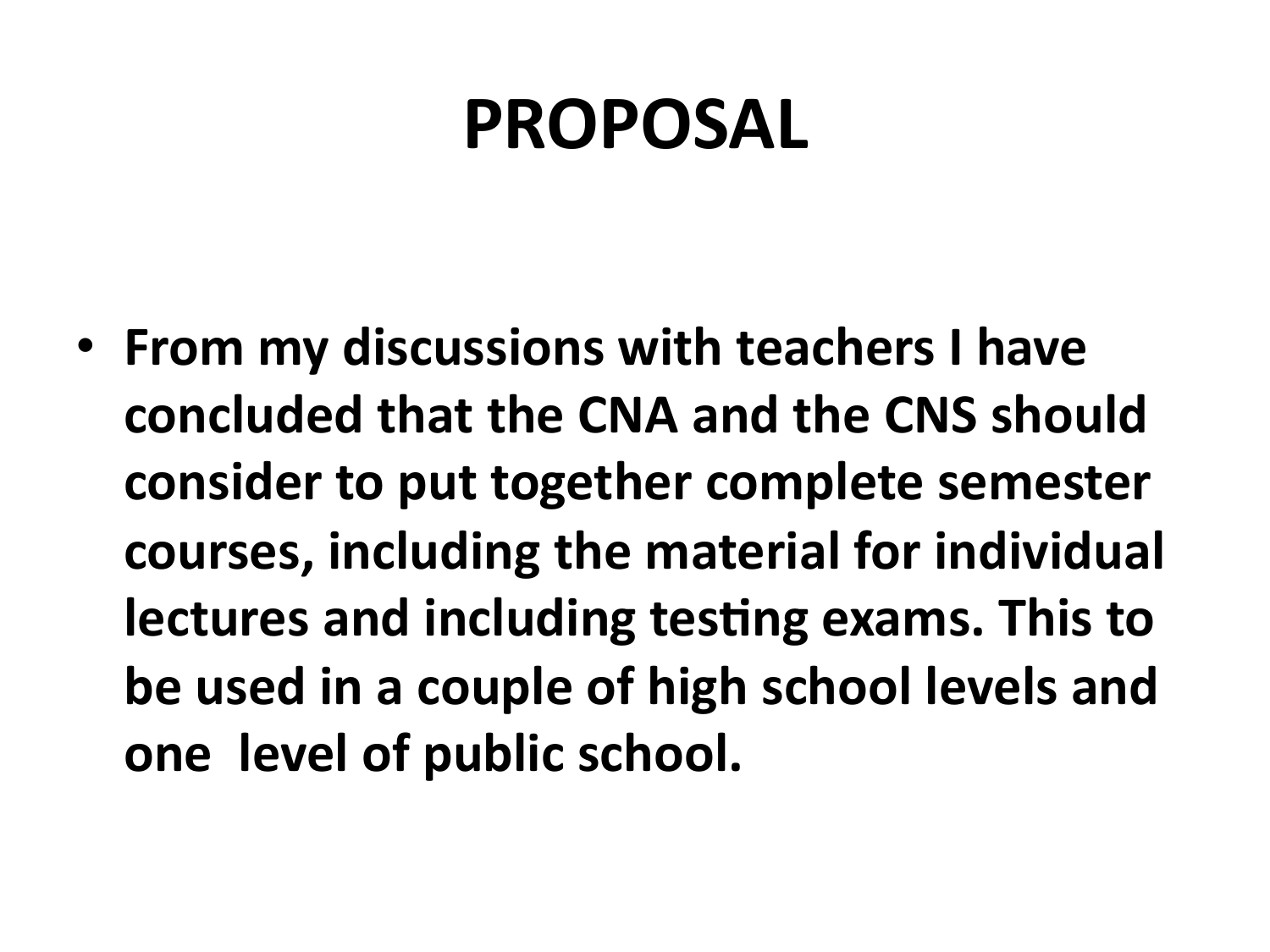# **REACHING CIVIC DECISION MAKERS**

• Participating in Whitecourt debate

• Presentations made to Lethbridge city Council

• Letter writing to the Editor, dispelling myths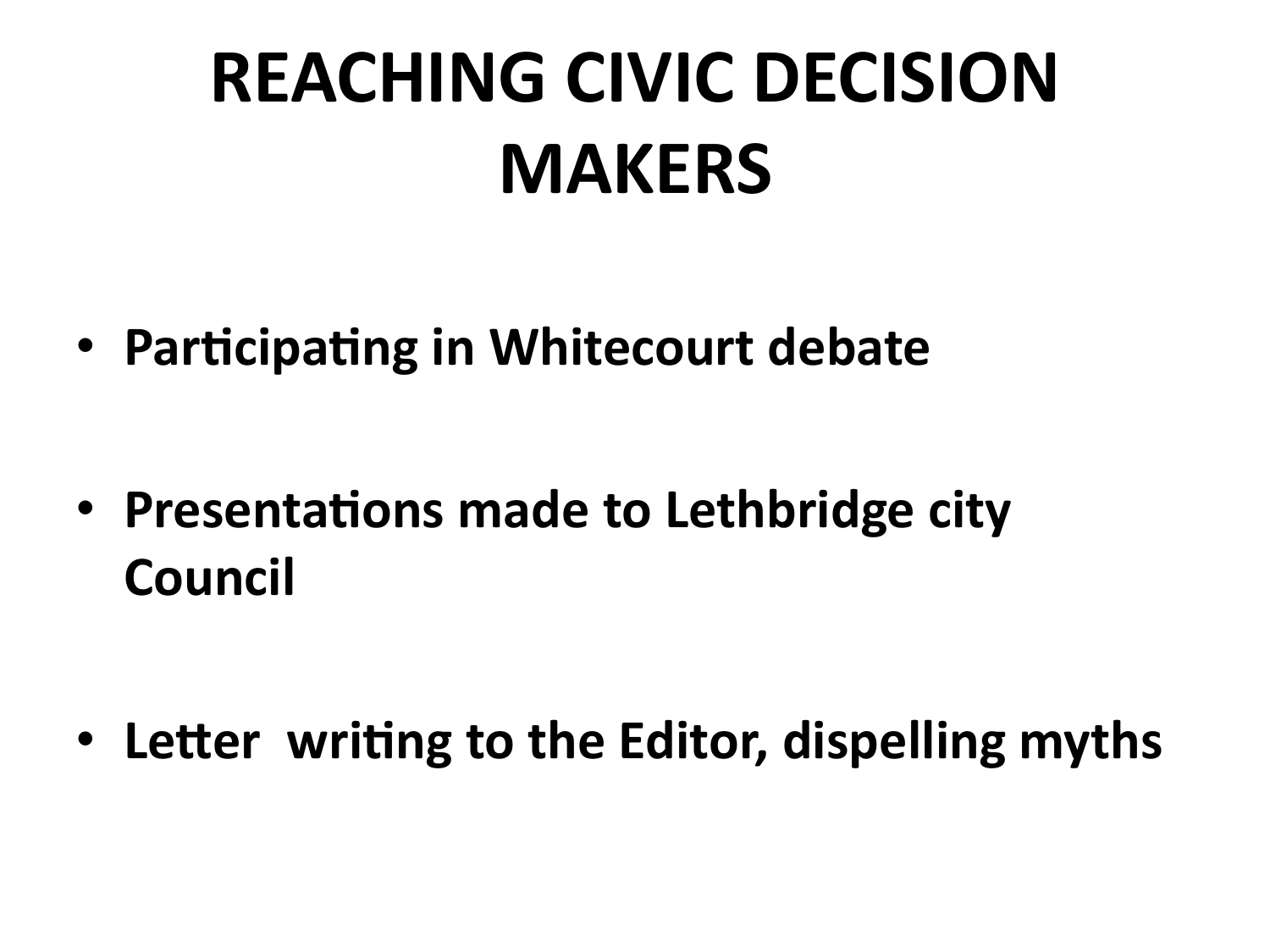### **LESSON LEARNT**

• It takes very little effort to educate influential people. They, in turn, are able to spread their knowledge to decision makers.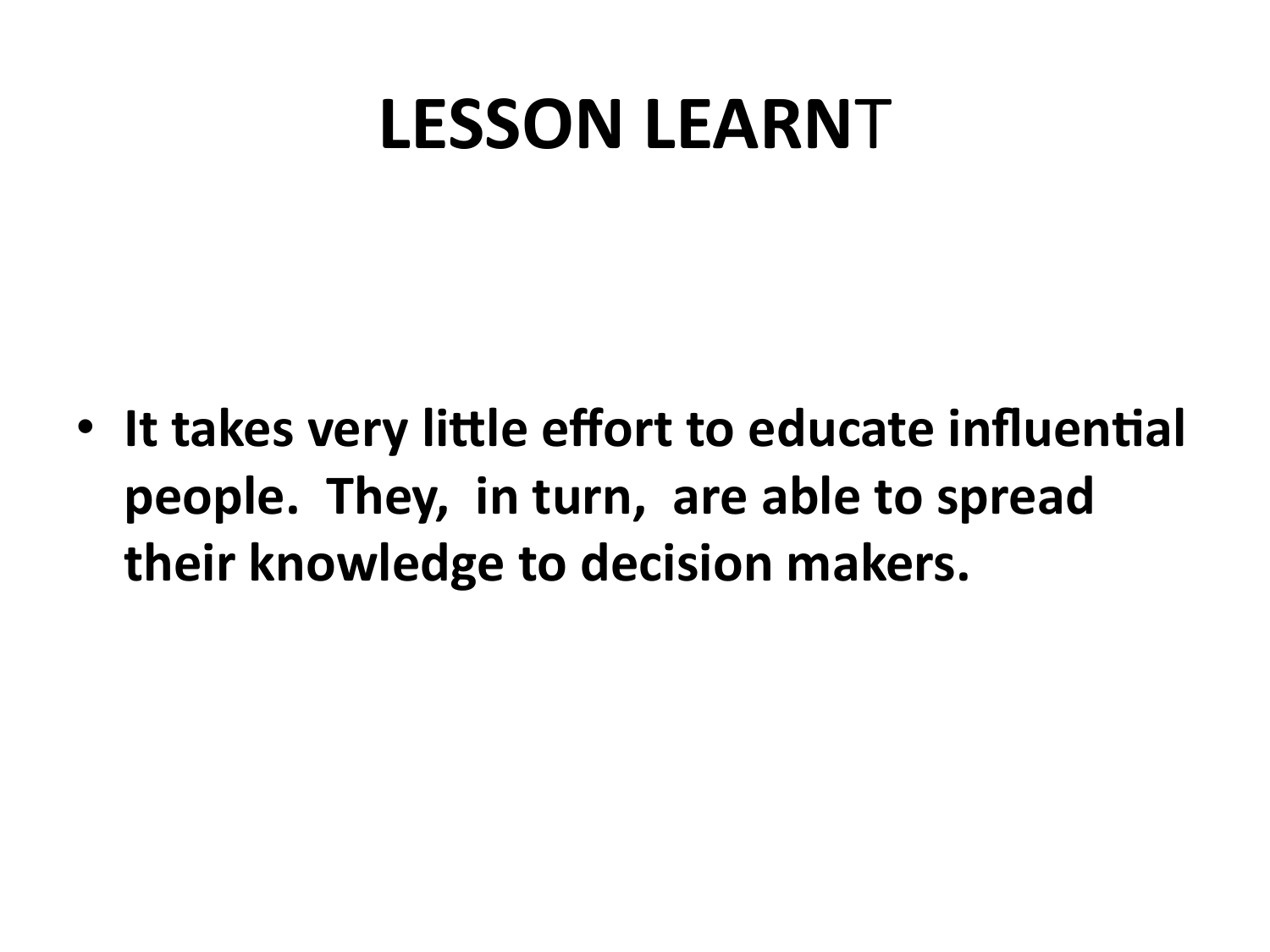# **EDUCATING THE AGNOSTIC PUBLIC**

#### **FROM WHITECOURT TO WHITEMUD**

- Writing letters to the Editor
- Participating in debates
- Writing booklets and technical packages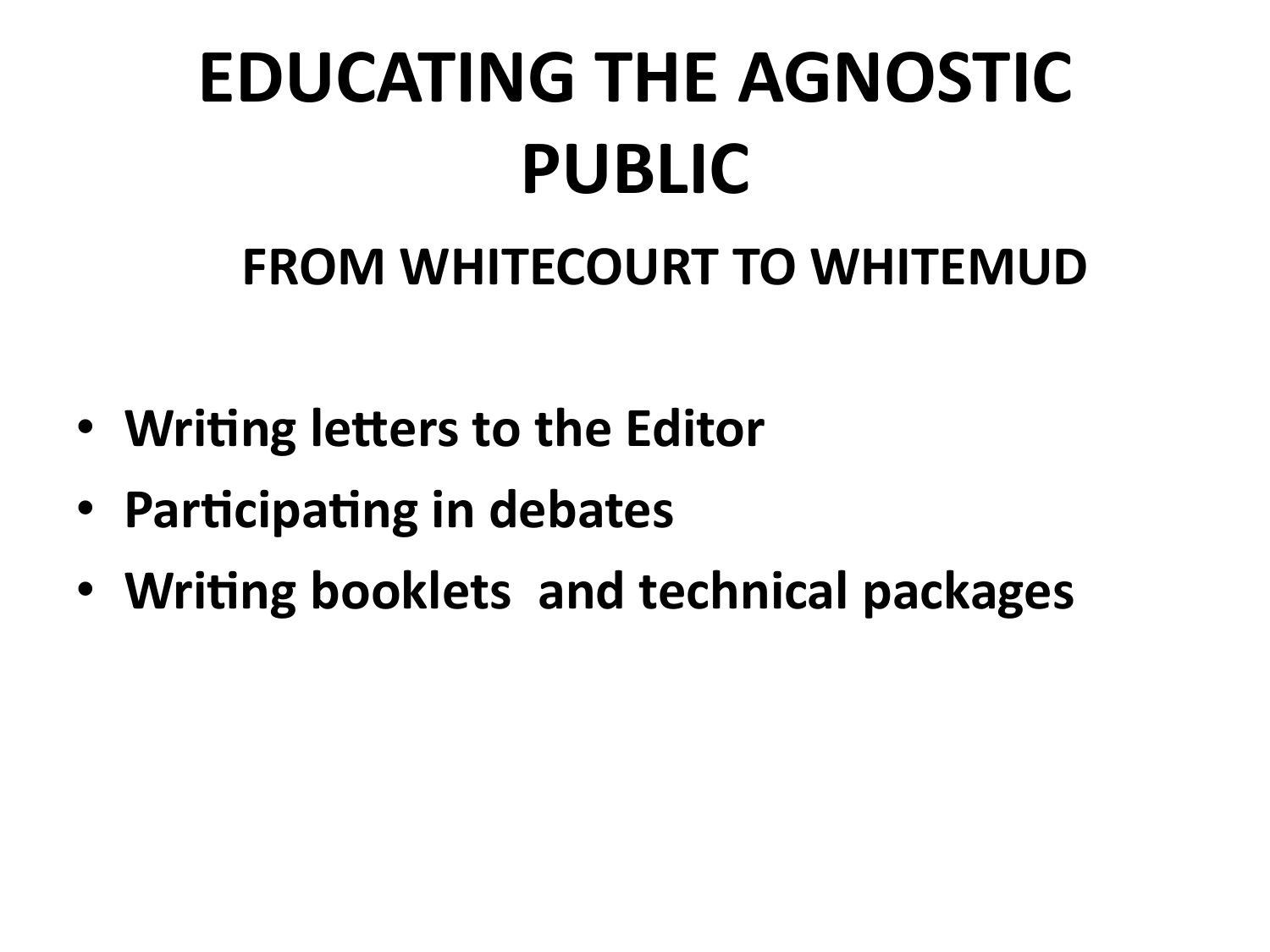# **LESSONS FROM THE 2 DEBATES**

- Do not waste time with anti-nuclear activists unless you can use them to reach the intimidated, silent sector of the community.
- Restrict the ability of an anti-nuclear activist to stand up and make speeches by taking only written questions.
- Always include a conclusion that is what the people mostly read or hear.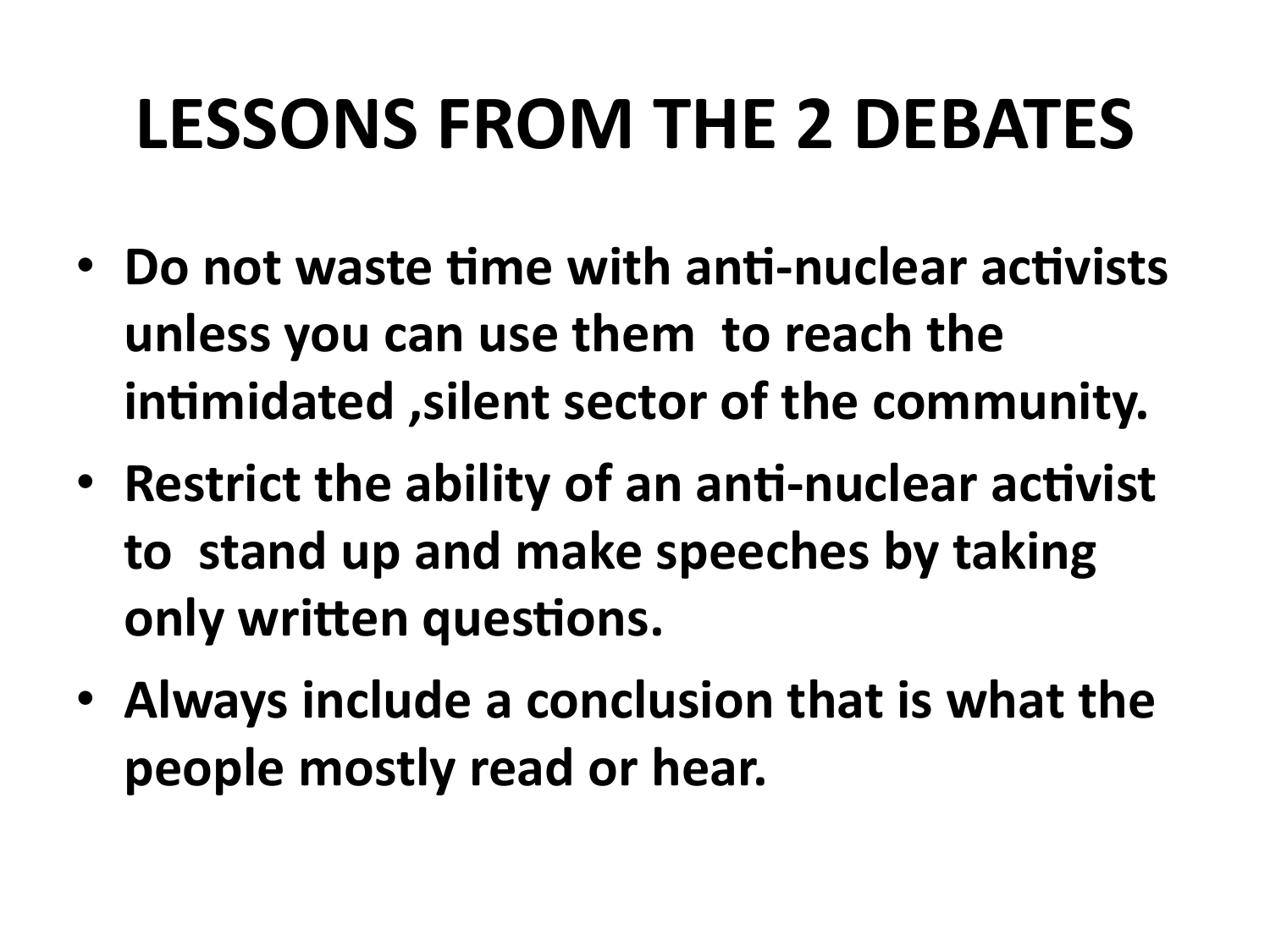# **SIDE BENEFIT FROM THE TWO DEBATES&**

• THE DEBATES CREATED A FIRST STEP **TOWARDS&THE&ENVIRONMENTAL& ASSESSMENT, BY FLUSHING OUT THE FEARS AND&CONCERNS&OF&THE&LOCAL&CITIZENS&**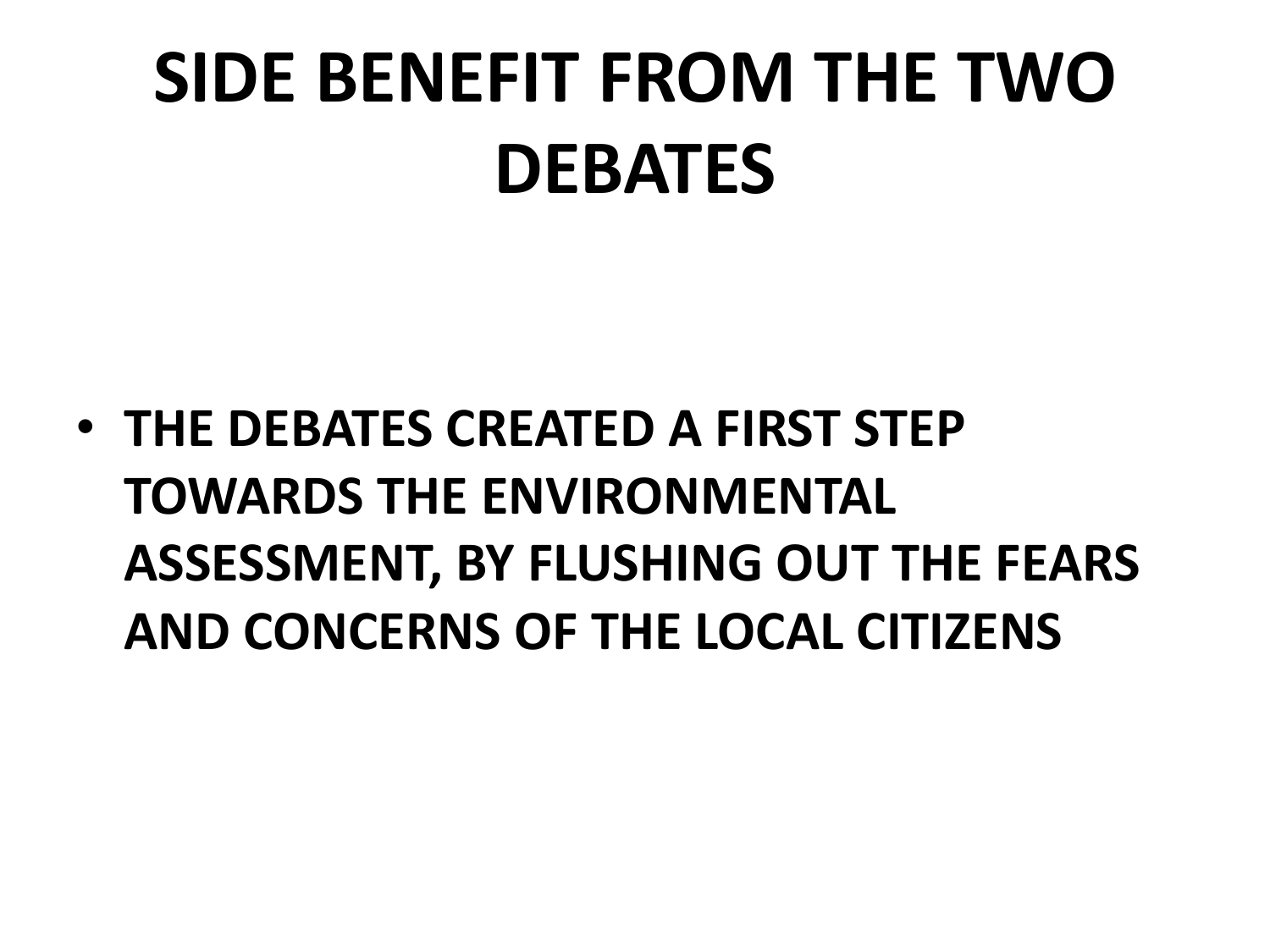# REACH PROVINCIAL AND FEDERAL DECISION MAKERS

# **The McIntyre Collegium**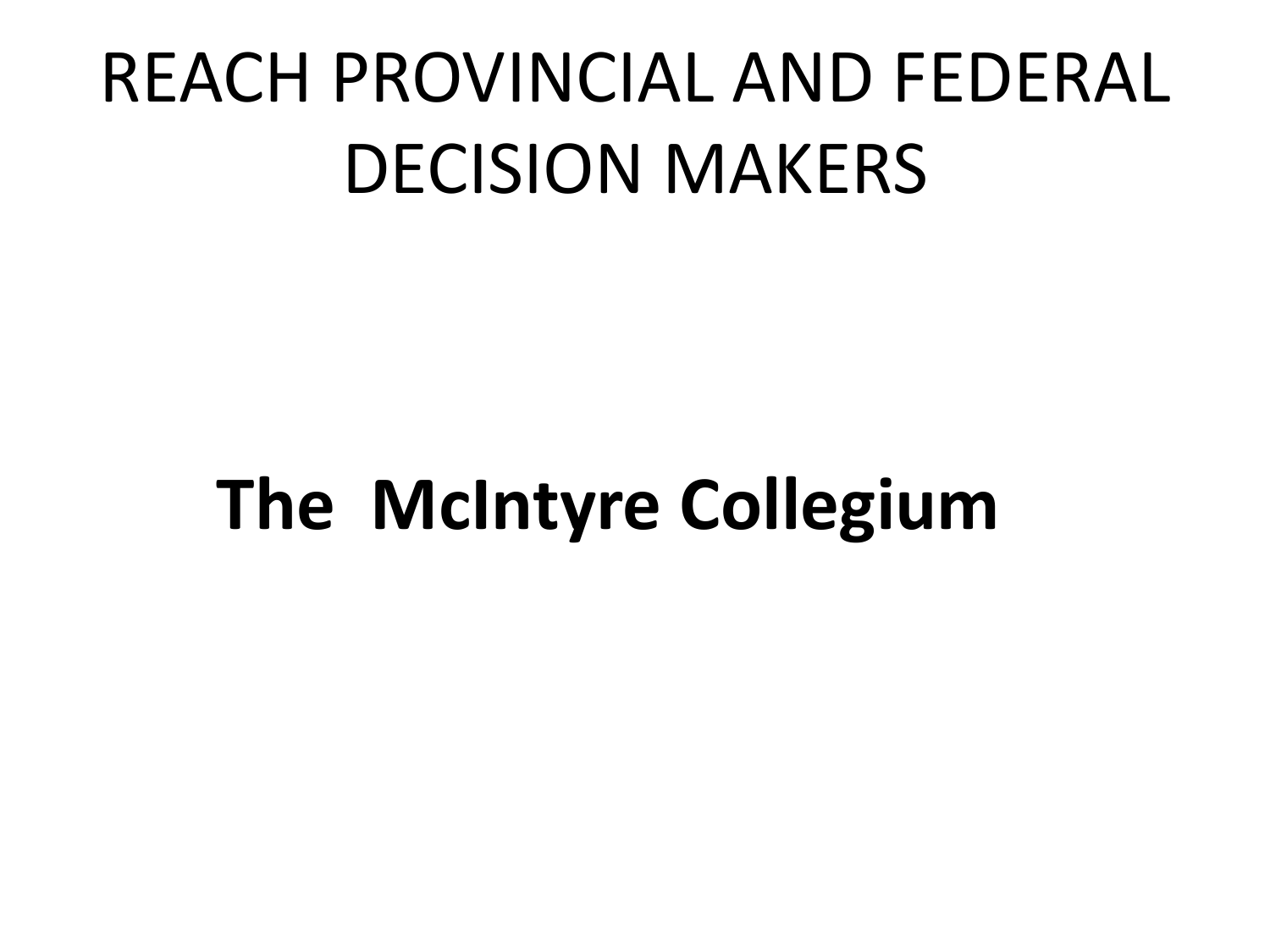## **FOLLOW UP**

• The first and the second paper, both, contain specific applications for nuclear power that would meet specific needs. Not simply promoting nuclear energy in general.